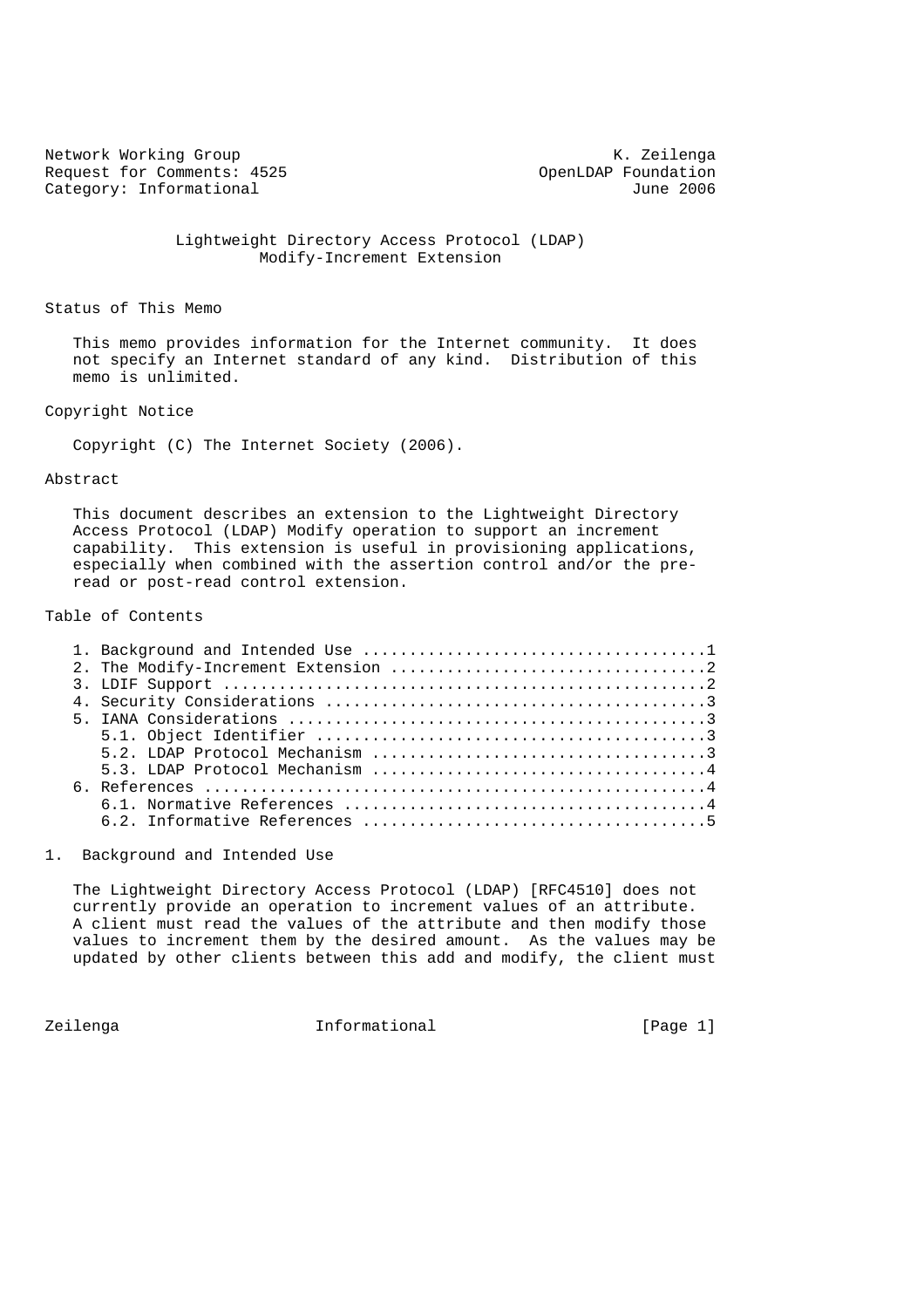be careful to construct the modify request so that it fails in this case, and upon failure, to re-read the values and construct a new modify request.

 This document extends the LDAP Modify Operation [RFC4511] to support an increment values capability. This feature is intended to be used with either the LDAP pre-read or post-read control extensions [RFC4527]. This feature may also be used with the LDAP assertion control extension [RFC4528] to provide test-and-increment functionality.

 In this document key words "MUST", "MUST NOT", "REQUIRED", "SHALL", "SHALL NOT", "SHOULD", "SHOULD NOT", "RECOMMENDED", "MAY", and "OPTIONAL" are to be interpreted as described in BCP 14 [RFC2119].

2. The Modify-Increment Extension

 This document extends the LDAP Modify request to support a increment values capability. Implementations of this extension SHALL support an additional ModifyRequest operation enumeration value increment (3), as described herein. Implementations not supporting this extension will treat this value as they would an unlisted value, e.g., as a protocol error.

 The increment (3) operation value specifies that an increment values modification is requested. All existing values of the modification attribute are to be incremented by the listed value. The modification attribute must be appropriate for the request (e.g., it must have INTEGER or other increment-able values), and the modification must provide one and only one value. If the attribute is not appropriate for the request, a constraintViolation or other appropriate error is to be returned. If multiple values are provided, a protocolError is to be returned.

 Servers supporting this feature SHOULD publish the object identifier (OID) 1.3.6.1.1.14 as a value of the 'supportedFeatures' [RFC4512] attribute in the root DSE. Clients supporting this feature SHOULD NOT use the feature unless they know the server supports it.

3. LDIF Support

 To represent Modify-Increment requests in LDAP Data Interchange Format [RFC2849], the ABNF [RFC4234] production <mod-spec> is extended as follows:

 mod-spec =/ "increment:" FILL AttributeDescription SEP attrval-spec "-" SEP

Zeilenga Informational [Page 2]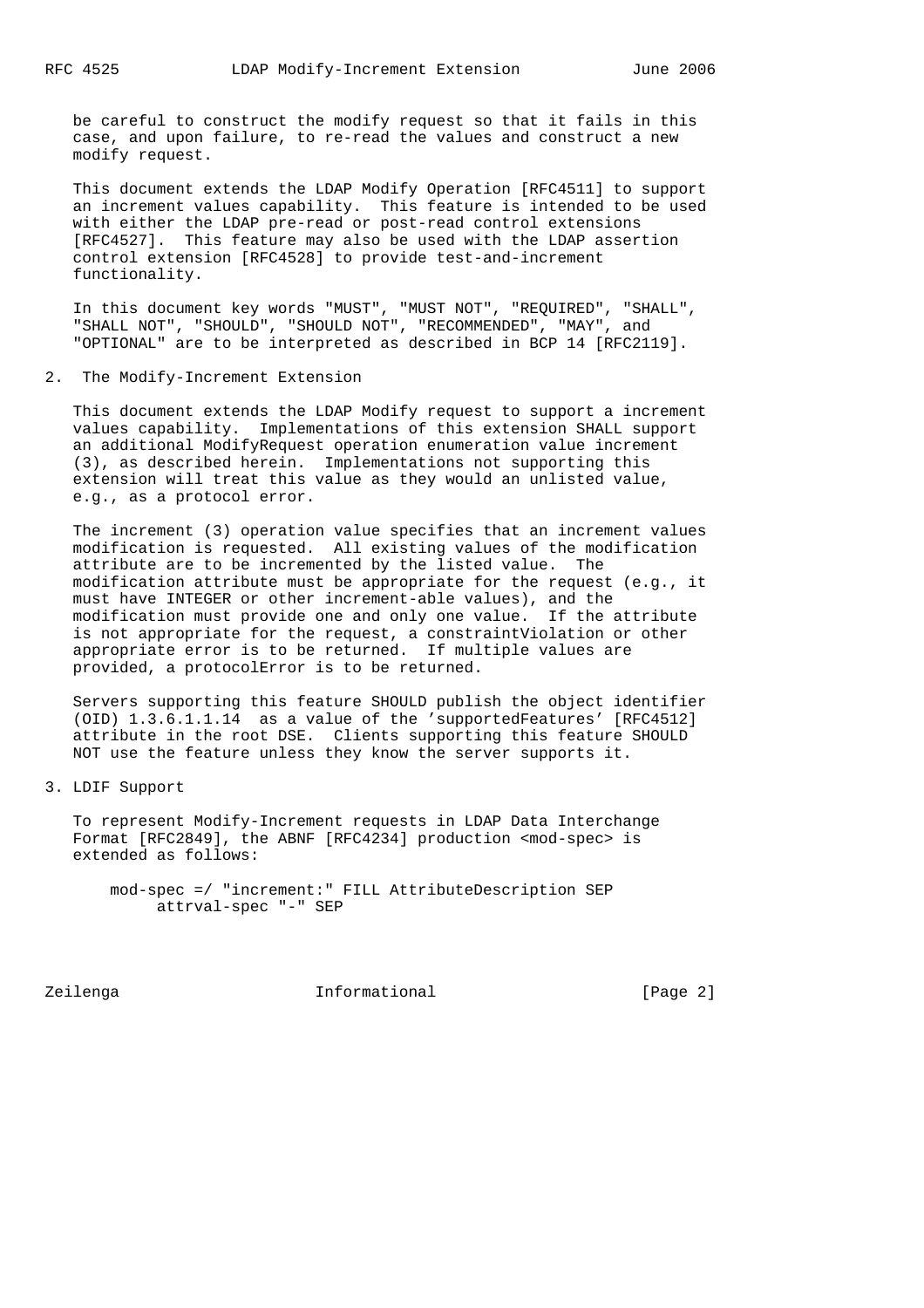For example,

```
 # Increment uidNumber
        dn: cn=max-assigned uidNumber,dc=example,dc=com
        changetype: modify
        increment: uidNumber
        uidNumber: 1
- 100 minutes
```
 This LDIF fragment represents a Modify request to increment the value(s) of uidNumber by 1.

4. Security Considerations

 General LDAP security considerations [RFC4510], as well as those specific to the LDAP Modify [RFC4511], apply to this Modify-Increment extension. Beyond these considerations, it is noted that introduction of this extension should reduce application complexity (by providing one operation for what presently requires multiple operations) and, hence, it may aid in the production of correct and secure implementations.

5. IANA Considerations

Registration of the following values [RFC4520] have been completed.

5.1. Object Identifier

 The IANA has assigned an LDAP Object Identifier to identify the LDAP Modify-Increment feature, as defined in this document.

 Subject: Request for LDAP Object Identifier Registration Person & email address to contact for further information: Kurt Zeilenga <kurt@OpenLDAP.org> Specification: RFC 4525 Author/Change Controller: Author Comments: Identifies the LDAP Modify-Increment feature

### 5.2. LDAP Protocol Mechanism

The following LDAP Protocol Mechanism has been registered.

 Subject: Request for LDAP Protocol Mechanism Registration Object Identifier: 1.3.6.1.1.14 Description: Modify-Increment Person & email address to contact for further information: Kurt Zeilenga <kurt@openldap.org>

Zeilenga **Informational** Informational [Page 3]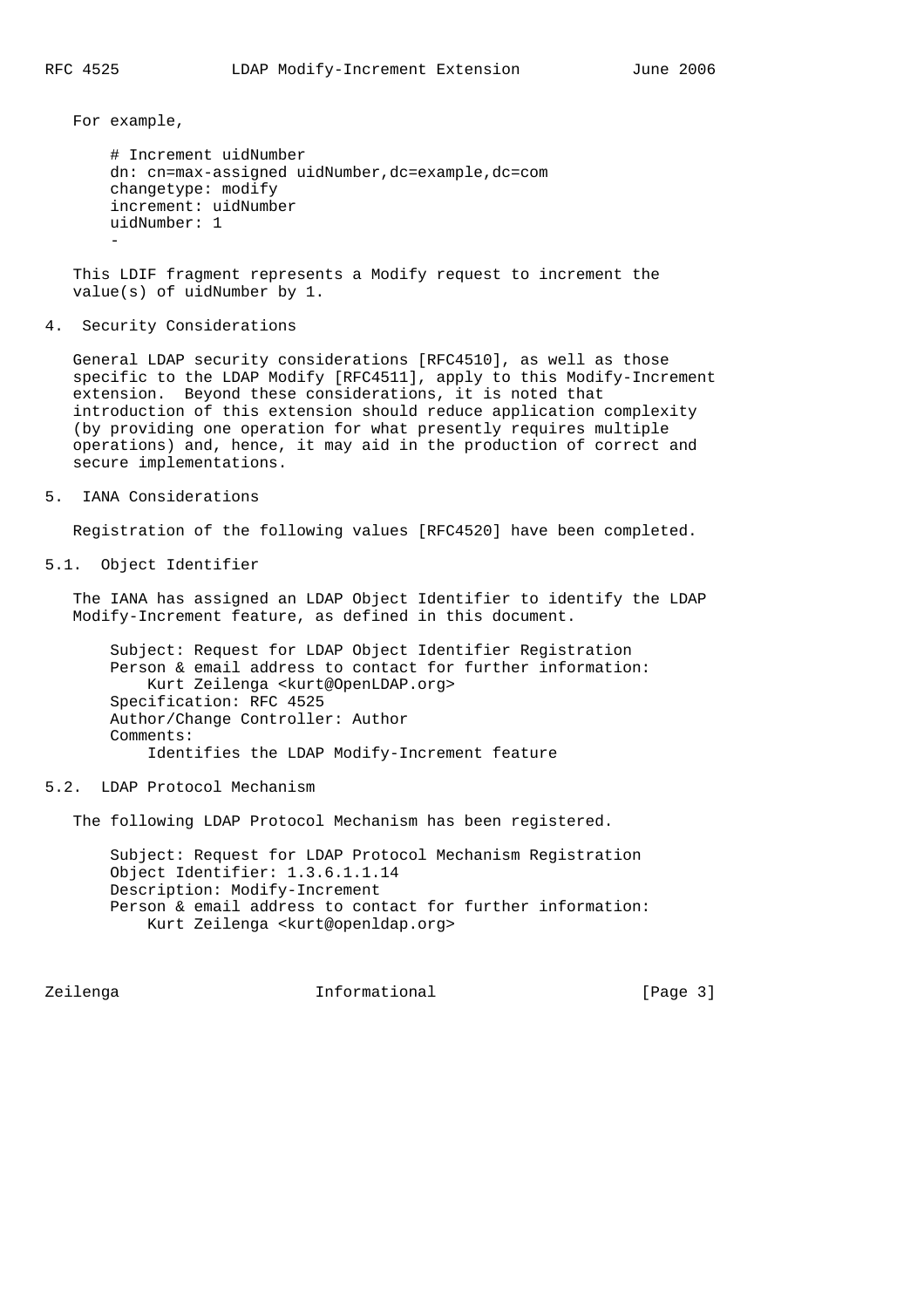Usage: Feature Specification: RFC 4525 Author/Change Controller: Kurt Zeilenga <kurt@openldap.org> Comments: none

5.3. LDAP Protocol Mechanism

 The IANA has assigned an LDAP ModifyRequest Operation Type (3) [RFC4520] for use in this document.

 Subject: Request for LDAP Protocol Mechanism Registration ModifyRequest Operation Name: increment Description: Modify-Increment Person & email address to contact for further information: Kurt Zeilenga <kurt@openldap.org> Usage: Feature Specification: RFC 4525 Author/Change Controller: Kurt Zeilenga <kurt@openldap.org> Comments: none

#### 6. References

# 6.1. Normative References

- [RFC2119] Bradner, S., "Key words for use in RFCs to Indicate Requirement Levels", BCP 14, RFC 2119, March 1997.
- [RFC4234] Crocker, D. and P. Overell, "Augmented BNF for Syntax Specifications: ABNF", RFC 4234, October 2005.
- [RFC2849] Good, G., "The LDAP Data Interchange Format (LDIF) Technical Specification", RFC 2849, June 2000.
- [RFC4510] Zeilenga, K., Ed., "Lightweight Directory Access Protocol (LDAP): Technical Specification Road Map", RFC 4510, June 2006.
- [RFC4511] Sermersheim, J., Ed., "Lightweight Directory Access Protocol (LDAP): The Protocol", RFC 4511, June 2006.
- [RFC4512] Zeilenga, K., "Lightweight Directory Access Protocol (LDAP): Directory Information Models", RFC 4512, June 2006.

Zeilenga Informational [Page 4]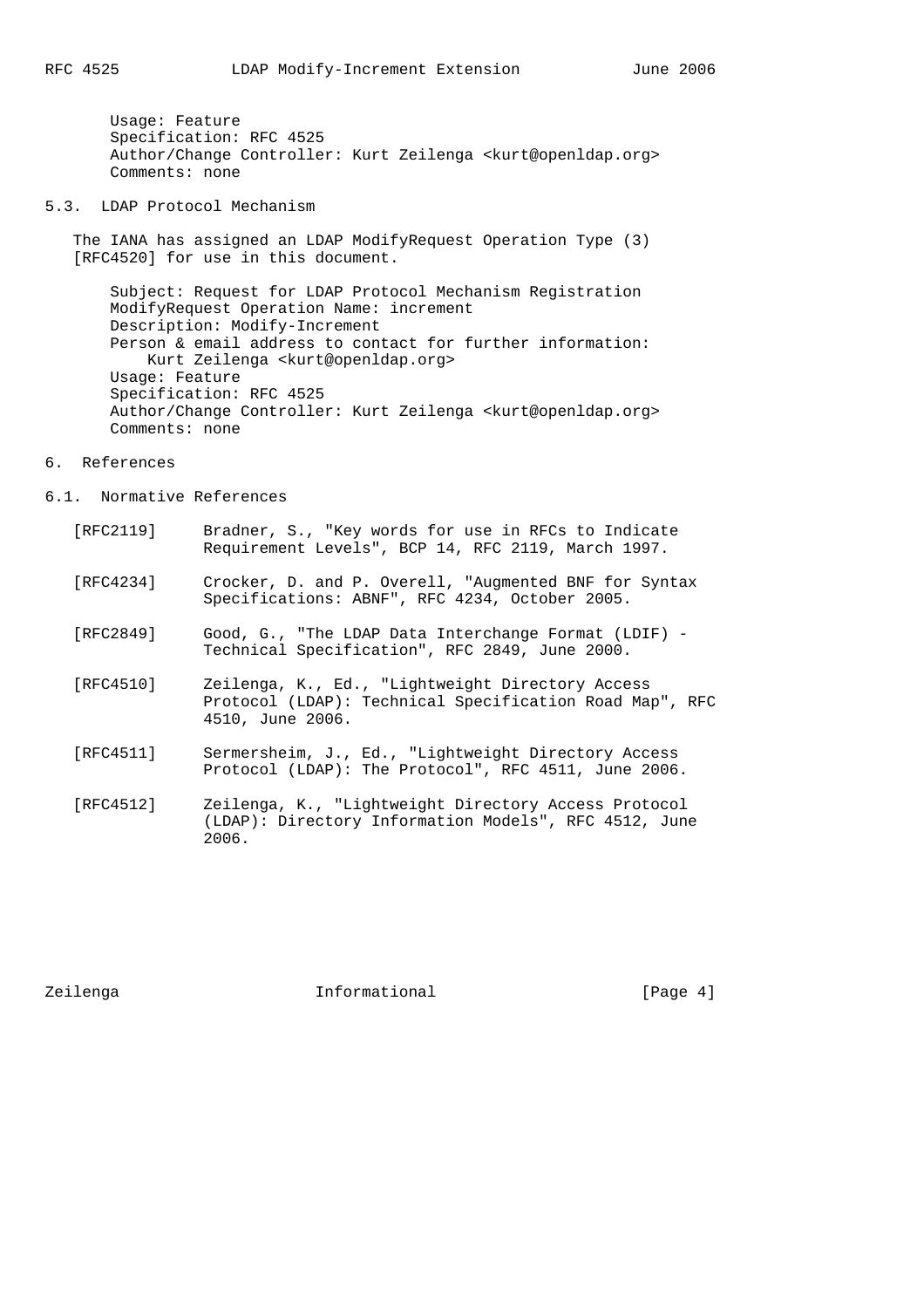# 6.2. Informative References

- [RFC4520] Zeilenga, K., "Internet Assigned Numbers Authority (IANA) Considerations for the Lightweight Directory Access Protocol (LDAP)", BCP 64, RFC 4520, June 2006.
- [RFC4527] Zeilenga, K., "Lightweight Directory Access Protocol (LDAP) Read Entry Controls", RFC 4527, June 2006.
- [RFC4528] Zeilenga, K., "Lightweight Directory Access Protocol (LDAP) Assertion Control", RFC 4528, June 2006.

# Author's Address

 Kurt D. Zeilenga OpenLDAP Foundation

EMail: Kurt@OpenLDAP.org

Zeilenga 1nformational 1999 [Page 5]